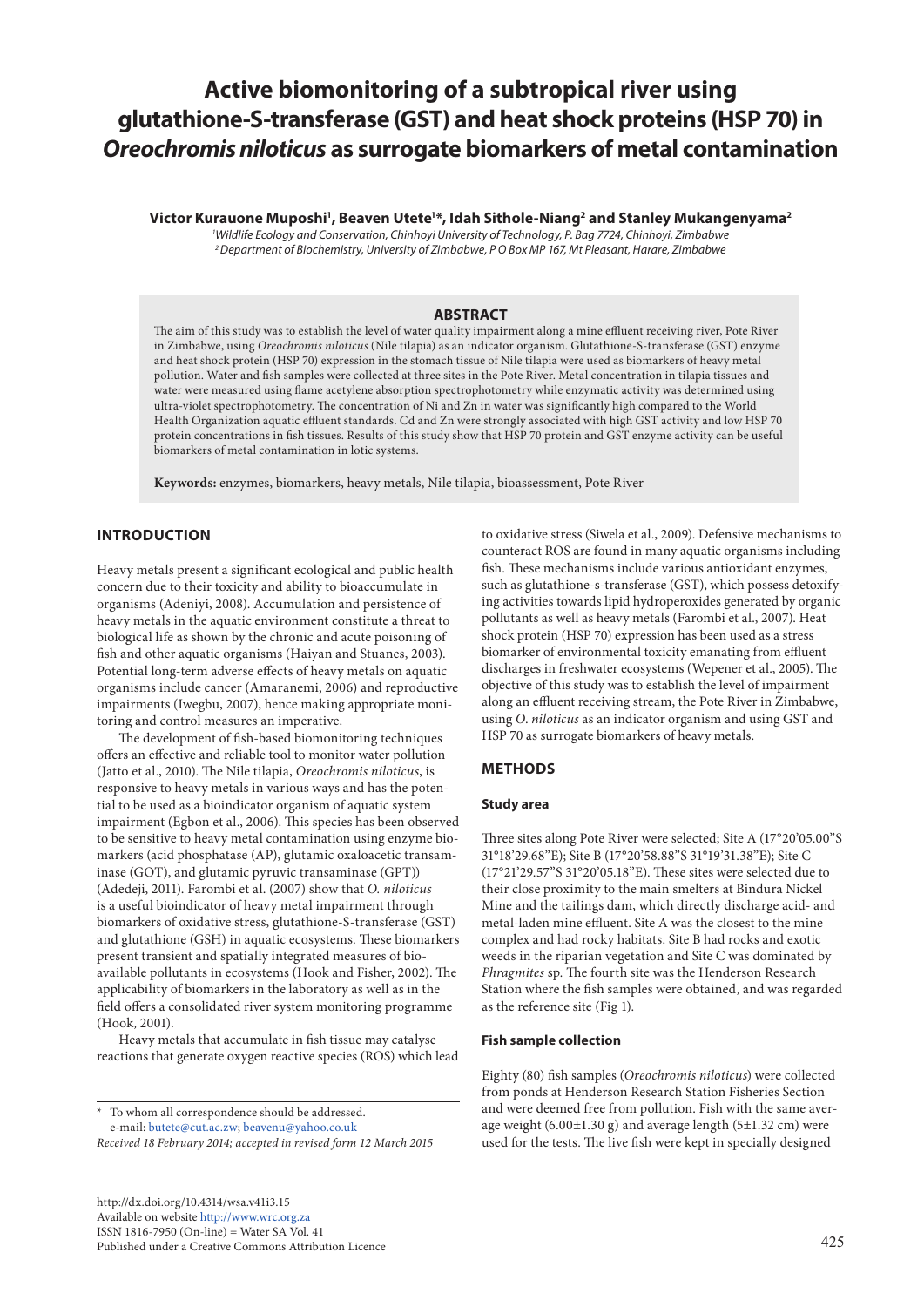

# *Figure 1*

*Map showing sites sampled along the Pote River*

Perspex cages (45 x 30 x 30 cm), in duplicate at each site as The 250 m $\ell$ well as the control site. Each cage was stocked with 10 fish and set in situ at the 4 sampling sites for 6 weeks. To reduce stress related to feed accessibility, fish were fed pellets obtained from the research station for the entire study period. Ten fish were subsampled randomly at cage setting (0 weeks), and after 3 and 6 weeks for metal analysis. The fish were later dissected using sterilized stainless steel instruments to remove tissues and gills, which were immediately immersed in liquid nitrogen and stored at -80°C until analysis.

#### **Water quality sample collection**

Surface water was collected from the sampling sites for heavy metal analysis in sterilized 250 mℓ polyethylene bottles before fish were collected, at Weeks 0, 3 and 6. The following variables were measured on-site, temperature, pH, conductivity and dissolved oxygen (DO), using a HACH pH meter, WTW 330i conductivity meter and HACH oxygen 330i meter, respectively.

The 250 mℓ polyethylene bottles were taken to the laboratory and immediately refrigerated at a temperature of 4°C. In the laboratory the water samples were filtered through 0.45 µm pore sized Whatman G/F filters into sterilized 100 ml volumetric flasks. The filtered samples were acidified with nitric acid to a pH less than 2. Estimation of the heavy metals was conducted using air/ acetylene flame atomic absorption spectrophotometry (AAS).

#### **Laboratory procedures**

In the laboratory, fish were dissected with clean autoclaved stainless steel instruments. One gram (wet weight) of abdominal muscle tissue of *O. niloticus* was measured using an electronic balance. Fish tissue digestion was done following the USEPA (3050 protocol). The abdominal muscle tissues were placed into Petri dishes to dry at 120°C until they reached a constant weight. Dry abdominal muscle tissues were placed in digestion flasks to which 5 mℓ perchloric acid and 10 mℓ nitric acid were added. All acids used were of analytical grade quality. The digestion flasks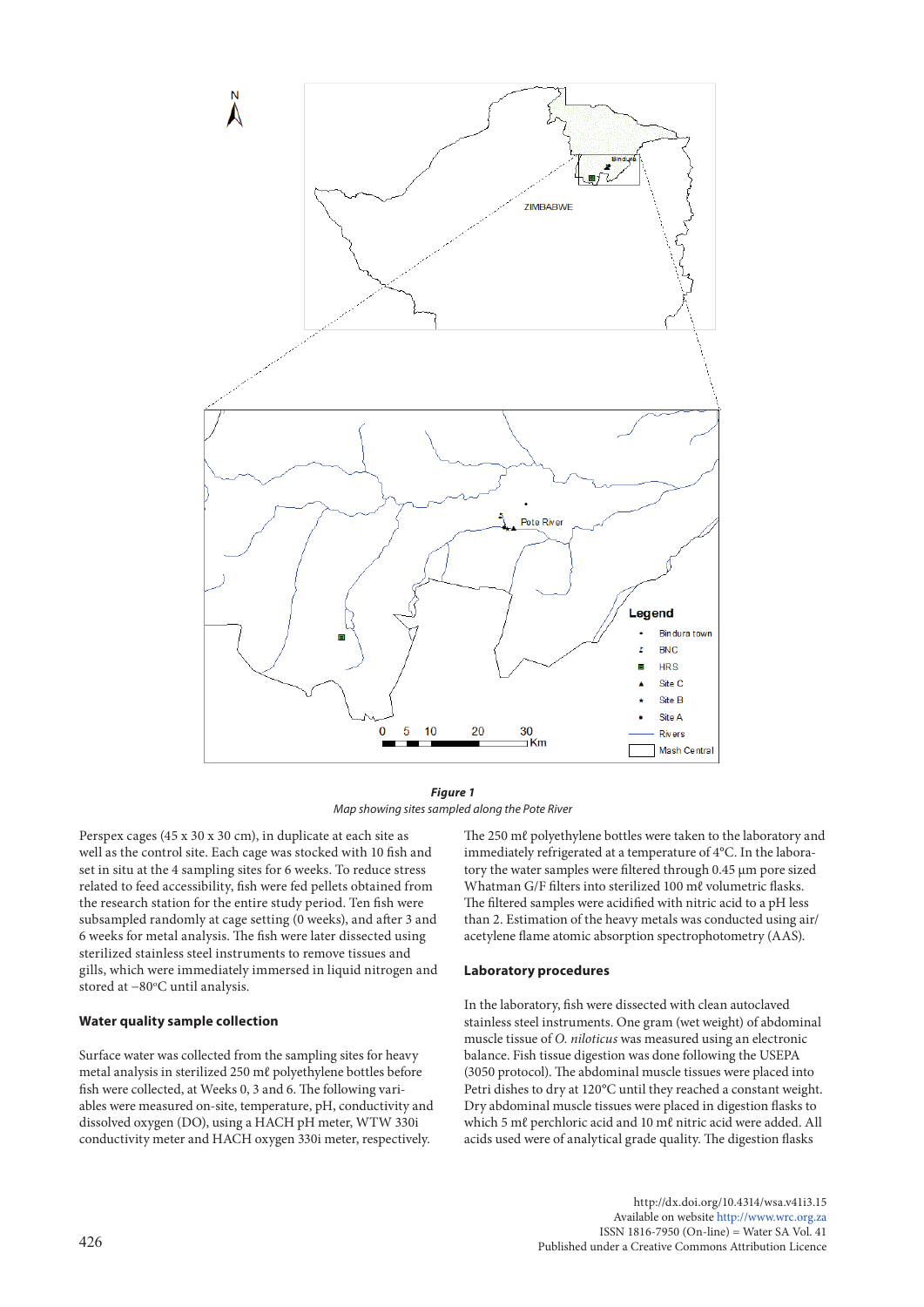were placed in an oven at 130°C until all materials dissolved. The heavy metals in the *O. niloticus* abdominal muscle tissue were estimated by air/acetylene flame atomic absorption spectrophotometry (AAS). The following heavy metals were determined in the digested fish tissue: Cu, Pb, Zn, Cd, Co and Ni.

The HSP 70 concentration was determined in the supernatant, which was kept at –80°C. The protein concentration for the samples was determined using the Bradford method (Bradford, 1976). The proteins were separated using sodium dodecysulphate polyacrylamide gel electrophoresis (SDS-PAGE). Separated proteins were transferred to a nitrocellulose membrane by western blotting at 30 V for 16 h at 40°C. The transferred proteins were stained in Ponceau S for 15 min. The nitrocellulose membrane was blocked for 3.5 h in non-fat dried milk containing 0.02% sodium azide, then incubated in HSP 70 primary antibody for 20 h. The membrane was washed 3 times in phosphate-buffered saline and once in Tris-buffered saline for 10 min, and then incubated in non-fat azide free blocking solution containing secondary HSP 70 antibody for 3 h. The membrane was then washed in 4 changes of Tris-buffered saline before enhanced chemiluminescence (ECL) detection. ECL-Western blotting reagents (Amersham Pharmacia Biotech) were used to detect the HSP 70 proteins. The HSP 70 bands were quantified as relative intensities using UVP GRAB IT (image analyser) and Gene Tools from 19 Sygene, both from the same hyperfilm, and were expressed in arbitrary units.

GST activity was determined by the Habig et al*.* (1974) method using 1-chloro-2, 4-dinitrobenzene (CDNB) as substrate. Assays were performed on a mixture of 800 µℓ of 0.1 M NaPi (pH 6.5), 100 µℓ tissue homogenate, 50 µℓ of 1 mM GSH and 1 mM CDNB. The change in absorbance was measured at 340 nm for 60 s at 30°C using the Shimadzu UV spectrophotometer in the kinetics mode.

#### **Data analysis**

Analysis of variance (ANOVA) was used to analyse the physicochemical data. Biomarker data were tested for homogeneity of

variance using the Levene's test. Friedman Anova test was used to compare the difference in metal concentration and enzyme activity over the 6-week period. Paired sample *t*-test as well as Kruskall Wallis ANOVA was used to test for differences in the biomarker responses between sites and exposure durations and metal concentrations in water. When ANOVA indicated that significant differences existed, Scheffe's multiple comparison tests were used. Spearman correlation tests further strengthened by the Kendall Tau tests were used to investigate the relationship between biomarker levels and metal concentrations in *Tilapia* tissues. Statistical tests were evaluated using the Paleontological Statistics (PAST) software Version 1, 90 (Hammer et al*.*, 2012). Principal component analysis (PCA) to determine limnochemical parameters association with metals in the fish tissues was conducted using CANOCCO 5 (Ter Braak and Smilauer, 2012)

The bioconcentration factor (BCF) was calculated after metal concentrations were determined for water and fish tissues. The BCF is defined in this study as the concentration of a metal in a fish tissue in relation to the concentration of that metal in the water surrounding that tissue. The BCF in this study was calculated using the Wiener and Giesy (1979) formula:

 $Bioconcentration = \frac{Concentration\ of\ metals\ in\ sediments}{Concentration\ of\ metals\ in\ water}$ 

BCF values greater than 1 000 were considered high and those under 250 low, while those between these extremes were considered as moderate values.

# **RESULTS**

#### **Water quality measurements**

Water quality measurement results for the Pote River are presented in Table 1. All sites in the Pote River were alkaline except Site A at Week 0. Dissolved oxygen levels were high at the control site and Sites A and C, while conductivity was high at Sites B and C. Temperature was high at the

| Table 1<br>Levels of selected physicochemical water parameters (Mean ± SD) at sites on the Pote River |                  |                 |                 |                |  |  |  |
|-------------------------------------------------------------------------------------------------------|------------------|-----------------|-----------------|----------------|--|--|--|
| <b>Parameter</b>                                                                                      | <b>Site</b>      | Week 0          | Week 3          | Week 6         |  |  |  |
| Temperature (°C)                                                                                      | Control          | $20.1 \pm 0.7$  | $20.3 \pm 0.6$  | $20.5 \pm 0.8$ |  |  |  |
|                                                                                                       | $\mathbf{A}$     | $18.2 \pm 3.6$  | $19.3 \pm 0.5$  | $19.6 \pm 3.1$ |  |  |  |
|                                                                                                       | $\mathbf B$      | $18.6 \pm 0.9$  | $18.7 \pm 3.2$  | $19.1 \pm 0.2$ |  |  |  |
|                                                                                                       | $\mathsf{C}$     | $20 \pm 0.6$    | $19.8 \pm 7.4$  | $20.2 \pm 3.6$ |  |  |  |
| $DO(mg/\ell)$                                                                                         | Control          | $10.23 \pm 8.6$ | $10.21 \pm 0.1$ | $10.3 \pm 0.4$ |  |  |  |
|                                                                                                       | A                | $9.21 \pm 0.2$  | $9.3 \pm 0.1$   | $8.72 \pm 0.5$ |  |  |  |
|                                                                                                       | $\mathbf B$      | $7.6 \pm 0.3$   |                 | $8.83 \pm 0.8$ |  |  |  |
|                                                                                                       | $\mathsf{C}$     | $9.45 \pm 3.1$  | $7.1 \pm 0.8$   | $8.6 \pm 0.7$  |  |  |  |
| pH                                                                                                    | Control          | $7.52 \pm 0.8$  | $7.52 \pm 0.7$  | $7.53 \pm 0.5$ |  |  |  |
|                                                                                                       | A                | $6.8 \pm 1.2$   | $7.1 \pm 3.2$   | $7.5 \pm 0.3$  |  |  |  |
|                                                                                                       | $\, {\bf B}$     | $7.8 + 0.7$     | $7.6 \pm 0.5$   | $7.92 \pm 0.6$ |  |  |  |
|                                                                                                       | $\mathcal{C}$    | $7.83 \pm 0.1$  | $8.1 \pm 0.3$   | $7.9 \pm 3.3$  |  |  |  |
| Conductivity (S/cm)                                                                                   | Control          | $476 \pm 5.6$   | $469 \pm 5.8$   | $481 \pm 4.8$  |  |  |  |
|                                                                                                       | $\boldsymbol{A}$ | $521 \pm 6.7$   | 530±7.2         | 593±6.4        |  |  |  |
|                                                                                                       | $\, {\bf B}$     | $662 + 4.6$     | $631 \pm 6.3$   | $681 \pm 6.3$  |  |  |  |
|                                                                                                       | $\mathcal{C}$    | $536 \pm 7.8$   | $451 \pm 4.7$   | $563 \pm 4.3$  |  |  |  |
| $TDS(mg/\ell)$                                                                                        | Control          | $152 \pm 2.3$   | $153 \pm 1.5$   | $157 + 0.1$    |  |  |  |
|                                                                                                       | $\mathbf{A}$     | 185±4.2         | $190 \pm 0.1$   | $186 \pm 2.3$  |  |  |  |
|                                                                                                       | $\mathbf{B}$     | $201 \pm 2.2$   | $198 + 0.4$     | $189 \pm 1.2$  |  |  |  |
|                                                                                                       | $\mathsf{C}$     | $202 \pm 0.1$   | $224 \pm 1.2$   | $223 \pm 3.2$  |  |  |  |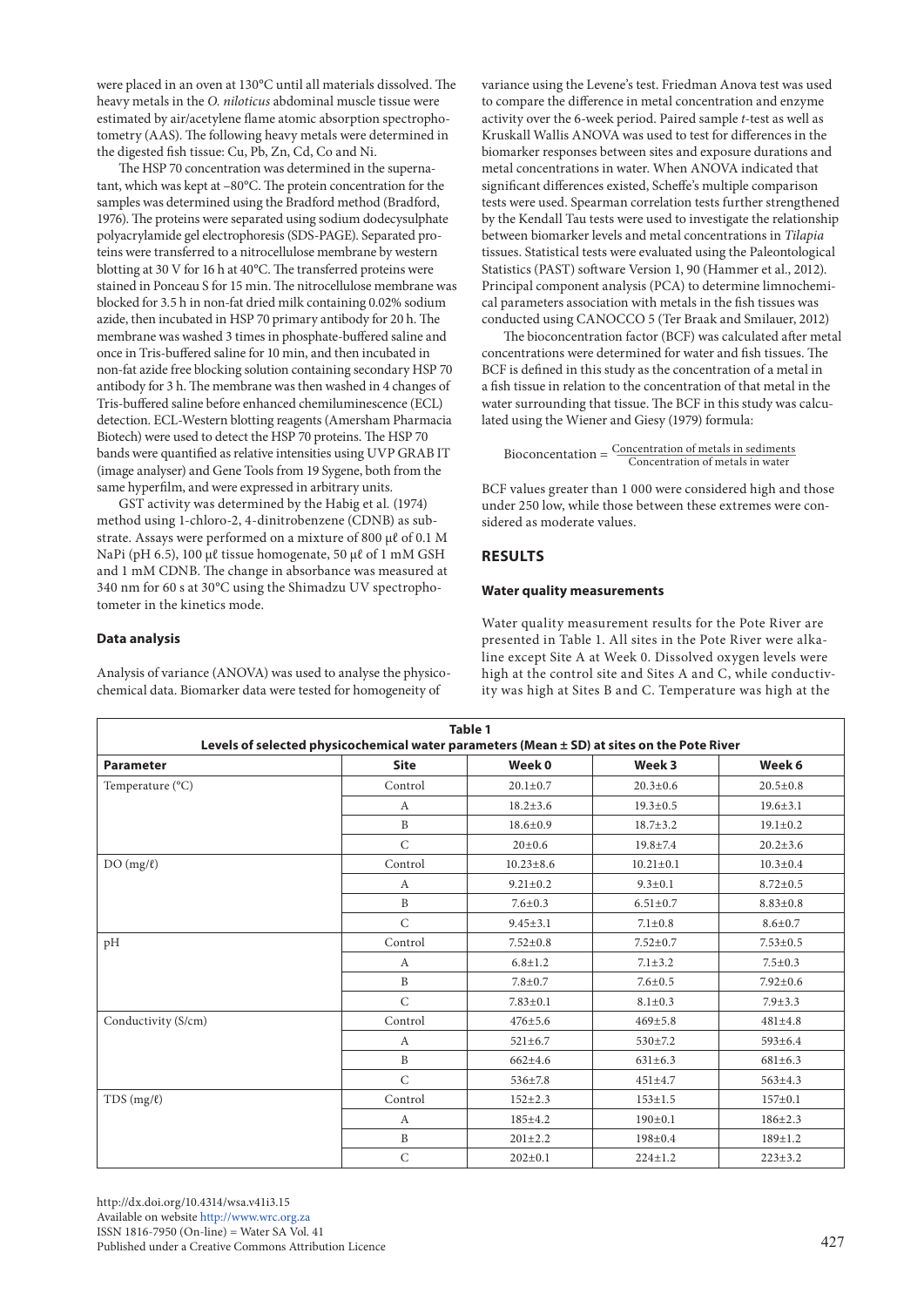control and Site C. Total dissolved solid (TDS) levels were high at Site C. Significant differences (*p* < 0.05; Kruskall Wallis Anova) were observed for temperature, DO, pH, conductivity and TDS between the sites. Multiple comparison tests revealed strong differences (*p* < 0.05; Tukeys test) for temperature, DO, pH, and conductivity between Sites A and B.

# **Metals in water**

Ni and Zn concentrations in flowing water were higher than the World Health Organization standards (Table 2). Pb, Ni and Zn differed significantly (*p* < 0.05; Kruskall Wallis test) among all the sites. The paired *t*-tests revealed significant differences ( $p < 0.05$ ) in Pb, Ni, Zn and Cu for all of the sites and the control. Friedman Anova tests revealed significant differences in Pb, Ni and Zn across all the sites. Differences in Pb, Ni and Zn (*p* < 0.05; Scheffes test) were observed between Sites A and C and between Sites B and C at Week 3 (Table 2).

#### **Metal levels in fish tissues**

Pb, Ni, Cu, Co and Zn levels were high in the tilapia abdominal muscle at Week 6 (Table 3). Low levels of metals were found at the control site for the duration of the study. Bioconcentration values comparing metal concentrations in fish tissues and water were nearly all in the range of 1–1 000 while high values of > 1 000 were recorded for Co and Cd at Site C and Week 3. Co and Cd had extremely high values in Sites A, B and C at Week 3, while at Week 6 Co and Cd had high bioconcentration values (Table 4).

Fish biomarker responses HSP 70 Protein and GST activity in tissues differed significantly (*p* < 0.05; Kruskall Anova) amongst sites. Spearman rank correlation and Kendall Tau permutations revealed significant ( $p < 0.05$ ) relationships between GST activity and Pb ( $p = 0.03$ ), Cu ( $p = 0.001$ ), Cd ( $p = 0.004$ ) and Zn ( $p = 0.02$ ). Ni and Co had no significant relationships with GST activity whilst HSP 70 protein activity was significantly correlated (*p* < 0.05; Spearman and Kendall Tau tests) with all the metals under study: Pb ( $p = 0.01$ ), Cu ( $p = 0.02$ ), Cd

| Table 2<br>Metal concentration (ppb) in water in the Pote River. The WHO limits are given for each metal |              |                |                |                |                |                |                |  |
|----------------------------------------------------------------------------------------------------------|--------------|----------------|----------------|----------------|----------------|----------------|----------------|--|
| Week                                                                                                     | <b>Site</b>  | Pb/5.00        | Ni/0.003       | Cu/2.00        | Co/O.05        | Cd/3.00        | Zn/0.01        |  |
| $\theta$                                                                                                 | Control      | $0.38 + 0.7$   | $1.78 \pm 0.0$ | $1.43 \pm 0.1$ | $0.04 \pm 0.0$ | $0.04 \pm 0.0$ | $1.09 \pm 0.0$ |  |
|                                                                                                          | A            | $0.32 \pm 0.1$ | $1.13 \pm 0.0$ | $0.98 + 0.0$   | $0.03 \pm 0.1$ | $0.02 \pm 0.1$ | $1.03 \pm 0.1$ |  |
|                                                                                                          | B            | $1.23 +$       | $1.15 \pm 0.0$ | $1.45 \pm 0.1$ | $0.05 \pm 0.0$ | $0.02 \pm 0.0$ | $0.56 \pm 0.4$ |  |
|                                                                                                          | $\mathsf{C}$ | $0.99 \pm 0.0$ | $1.06 \pm 0.1$ | $1.07 \pm 0.6$ | $0.02 \pm 0.1$ | $0.02 \pm 0.1$ | $1.07 \pm 0.5$ |  |
| 3                                                                                                        | Control      | $0.42 \pm 0.0$ | $1.81 \pm 0.0$ | $1.26 \pm 0.0$ | $0.05 \pm 0.0$ | $0.04 \pm 0.0$ | $1.18 \pm 0.0$ |  |
|                                                                                                          | A            | $1.68 \pm 0.0$ | $0.52 \pm 0.0$ | $0.89 + 0.0$   | $0.04 \pm 0.0$ | $0.01 \pm 0.0$ | $0.21 \pm 0.0$ |  |
|                                                                                                          | B            | $1.26 \pm 0.0$ | $2.37 \pm 0.0$ | $1.96 \pm 0.0$ | $0.10\pm0.0$   | $0.01 \pm 0.0$ | $0.21 \pm 0.0$ |  |
|                                                                                                          | $\mathsf{C}$ | $0.28 \pm 0.0$ | $2.04 \pm 0.0$ | $1.96 \pm 0.0$ | $0.09 \pm 0.0$ | $0.05 \pm 0.0$ | $1.31 \pm 0.0$ |  |
| 6                                                                                                        | Control      | $0.29 \pm 0.0$ | $0.72 \pm 0.0$ | $0.93 \pm 0.0$ | $0.04 \pm 0.0$ | $0.04 \pm 0.0$ | $0.47 \pm 0.0$ |  |
|                                                                                                          | A            | $0.28 \pm 0.0$ | $0.52 \pm 0.0$ | $0.89 + 0.0$   | $0.04 \pm 0.0$ | $0.01 \pm 0.0$ | $0.21 \pm 0.0$ |  |
|                                                                                                          | B            | $0.42 \pm 0.0$ | $0.96 \pm 0.0$ | $1.02 \pm 0.0$ | $0.06 \pm 0.0$ | $0.05 \pm 0.0$ | $0.60 \pm 0.0$ |  |
|                                                                                                          | C            | $0.31 \pm 0.0$ | $0.94 \pm 0.0$ | $0.99 \pm 0.0$ | $0.05 \pm 0.0$ | $0.04 \pm 0.0$ | $0.50 \pm 0.0$ |  |

| Table 3<br>Metal concentration (ppm ww) in fish tissues in the Pote River over a 6-week period |              |           |        |           |        |        |         |  |
|------------------------------------------------------------------------------------------------|--------------|-----------|--------|-----------|--------|--------|---------|--|
| Week                                                                                           | <b>Site</b>  | <b>Pb</b> | Ni     | <b>Cu</b> | Co     | Cd     | Zn      |  |
| $\theta$                                                                                       | Control      | 3.18      | 5.08   | 6.98      | 5.53   | 71.02  | 3       |  |
|                                                                                                | A            | 131       | 268    | 239       | 179    | 142    | 132     |  |
|                                                                                                | $\mathbf{B}$ | 129       | 197    | 203       | 132    | 147    | 131     |  |
|                                                                                                | $\mathsf{C}$ | 98        | 135    | 153       | 122    | 117    | 116     |  |
| 3                                                                                              | Control      | 3.35      | 5.17   | 7.05      | 4.32   | 3.16   | $\,8\,$ |  |
|                                                                                                | A            | 136.33    | 278.33 | 233.33    | 182    | 145    | 143     |  |
|                                                                                                | B            | 120       | 199.50 | 193       | 147.5  | 149.50 | 126     |  |
|                                                                                                | $\mathsf{C}$ | 99        | 124    | 157       | 126    | 120.50 | 120.50  |  |
| 6                                                                                              | Control      | 4.09      | 14     | 5.67      | 2.5    | 2.3    | 2.66    |  |
|                                                                                                | A            | 177.33    | 362.66 | 306       | 235    | 130.66 | 127.66  |  |
|                                                                                                | $\mathbf{B}$ | 135.33    | 307.33 | 210.67    | 216.33 | 117    | 115.66  |  |
|                                                                                                | $\mathsf{C}$ | 107.67    | 205    | 174       | 210.66 | 105.33 | 102.67  |  |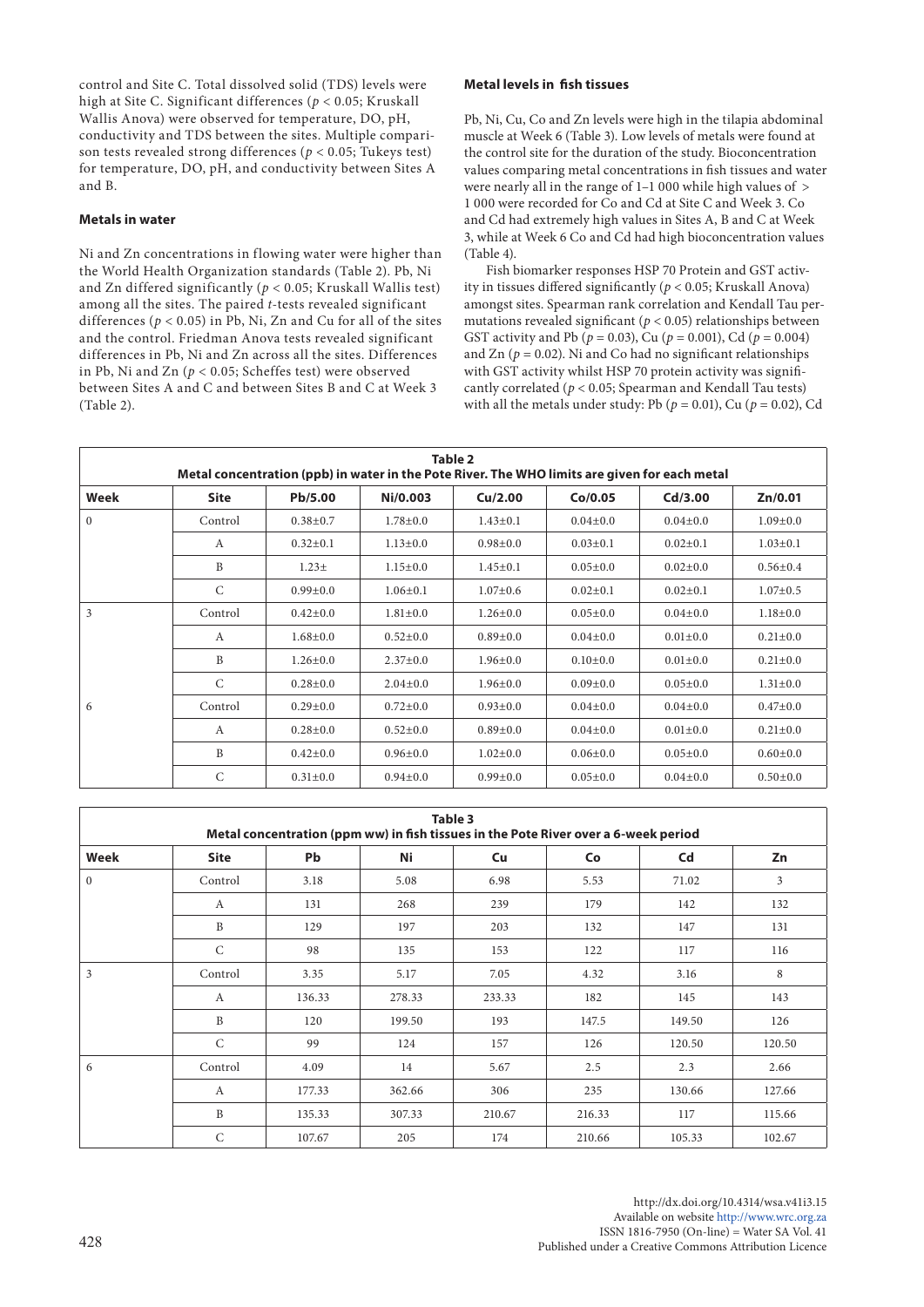| <b>Table 4</b><br>Metal bioconcentration factors in fish tissues relative to water in the Pote River |                  |           |        |        |               |                |  |  |
|------------------------------------------------------------------------------------------------------|------------------|-----------|--------|--------|---------------|----------------|--|--|
| Week                                                                                                 | <b>Site</b>      | <b>Pb</b> | Ni     | Cu     | Co            | C <sub>d</sub> |  |  |
| $\mathbf{0}$                                                                                         | Control          | 7.5       | 2.8    | 5.62   | 3.8           | 75.26          |  |  |
|                                                                                                      | $\boldsymbol{A}$ | 85.2      | 512.5  | 256.18 | 4 0 63.26     | 28 400         |  |  |
|                                                                                                      | $\, {\bf B}$     | 95.7      | 83.2   | 103.7  | 1 3 0 6 .9    | 2805.34        |  |  |
|                                                                                                      | $\mathsf{C}$     | 355.5     | 66.1   | 75.94  | 1 4 1 6 . 9 5 | 2 5 6 0.17     |  |  |
| $\overline{3}$<br>6                                                                                  | Control          | 7.91      | 2.85   | 5.54   | 79.95         | 88.95          |  |  |
|                                                                                                      | A                | 81.24     | 531.73 | 263.52 | 4 4 8 0 . 0 4 | 30 483.6       |  |  |
|                                                                                                      | B                | 98.07     | 84.249 | 98.62  | 1466.24       | 2 8 5 4 . 2 4  |  |  |
|                                                                                                      | $\mathsf{C}$     | 358.61    | 60.74  | 82.63  | 1460.24       | 2 663.19       |  |  |
|                                                                                                      | Control          | 13.76     | 19.34  | 6.07   | 55.88         | 62.51          |  |  |
|                                                                                                      | $\mathbf{A}$     | 642.88    | 693.04 | 342.4  | 5 635.67      | 27 353.60      |  |  |
|                                                                                                      | B                | 320.03    | 319.25 | 205.88 | 3 5 5 7 . 9 8 | 2420.56        |  |  |
|                                                                                                      | $\mathsf{C}$     | 350.58    | 217.66 | 174.73 | 4 2 8 2.87    | 2 801.25       |  |  |



#### *Figure 2*

Principal component analysis based on metal levels in the water column, GST activity and HSP 70 concentration in the fish at Sites A, B, C and the *control during the three sampling periods (0, 3 and 6 weeks)* 

 $(p = 0.001)$ , Ni  $(p = 0.02)$  and Zn  $(p = 0.02)$  except for Co. For the entire sampling period the PCA separated Sites A and B from the control. High metal levels and GST activity were negatively associated with the first axis which accounted for 90% of the total variation, while HSP 70 concentration was negatively associated with the first axis. Sites A and B were associated with associated with the first axis. Sites A and B were associated wit<br>low HSP 70 concentration, high metal levels and GST activity. The control was associated with high HSP 70 concentrations, low metal levels and GST activity. High metal levels (Cd and Zn) were associated with high GST activity and low HSP 70 concentrations (Fig. 2).

# **DISCUSSION**

The main aim of this study was to establish the level of impairment along a mining effluent receiving river, Pote River, using

gh metal levels and GST activity were nega- (GST) labelled as enzymatic activity were used as surrogate hile HSP 70 concentration was negatively parameters showed differences between sites away from the *Oreochromis niloticus* as an indicator organism, whilst the expression of HSP 70 protein and glutathione-S-transferase biomarkers of heavy metal contamination. Water quality point of discharge. Conductivity and TDS were high and DO low at Sites A, B and C due to mine effluent pollution. Although the main polluter of the river is Bindura Nickel Mine which primarily mines Ni, other by products such as Zn, Co and Cd were detected along the Pote River.

The concentration of Ni, Co and Zn in flowing water were considerably higher than the World Health Organization aquatic effluent standards. Thornton and Nduku (1982) concluded that the main source of Zn, Ni and Fe in the Pote River and the downstream Gwebi River was the underlying banded ironstones that traverse much of the northern part of the upper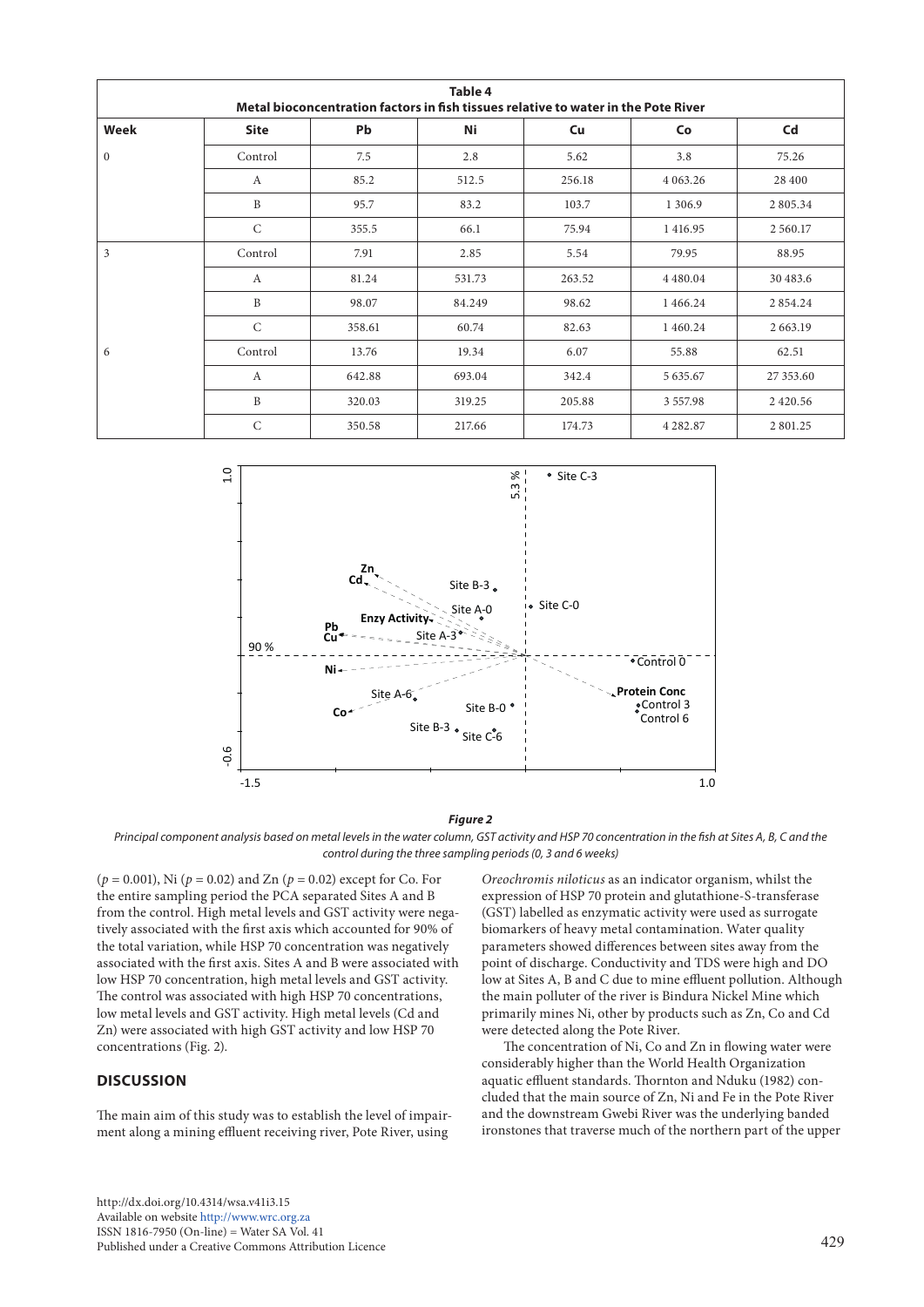Zambezi River catchment, which is the main watershed area for the Mazowe River. In addition, the Pote River watershed is influenced by the Great Dyke, a linear geological feature that trends nearly north–south through the centre of Zimbabwe, passing just to the northwest of Harare and containing vast ore deposits such as iron, gold, silver, chromium, platinum, nickel and asbestos (Nhiwatiwa et al*.,* 2011)

The increasing order of metal concentration in water was Ni > Cu > Zn > Pb> Co > Cd, which was similar to that in *Tilapia* fish tissue exposed to polluted water in the Pote River. This implies that *Tilapia* can be a useful bioindicator organism to identify metal contamination in rivers. Metal concentration in fish tissues was high at all of the sites sampled at Week 6, suggesting that there is bioaccumulation of metals in *Tilapia* fish tissue. Studies by Haiyan and Stuanes (2003) and Nhiwatiwa et al. (2011) showed that metals accumulate at a rate correlated to exposure duration and depuration mechanisms of the test organism. However, our findings show that metal accumulates in stomach tissues which is contrary to assertions by Legoburn et al. (1988) and Benson et al*.* (2007).

HSP 70 protein activity and GST enzyme activity differed significantly (*p* < 0.05; Kruskall Wallis Anova) in the muscle tissue collected at different sites. Principal component analysis of metal correlation to biomarker responses indicated that the principal metals related to protein activity were Co, Ni and Cu whilst the enzymatic activity was mainly associated with Cd, Zn and Pb. These findings show that there is potential to use stress protein expression and enzyme activity in fish as biomarkers of metal contamination in lotic systems. Wepener et al. (2005), Farombi et al. (2007) and Siwela et al. (2009) have shown that stress proteins are sensitive indicators of sublethal exposure to contaminants in the environment. Stress proteins are synthesized at higher levels when cells are stimulated with certain environmental parameters, such as high temperature and toxic chemicals (Cruz-Rodriguez and Chu, 2002), and the cells then undergo alterations in gene expression in response to environmental stressors (Huggett et al., 1992). The stress protein response is a potentially useful marker in combination with a suite of biomarkers in toxicological studies. Heat shock proteins (HSPs), particularly HSP 60 and HSP 70, have been suggested as useful biomarkers of environmental contaminants (Sanders, 1993; Clayton et al., 2000).

Significant relationships between enzyme activity and heavy metal (Pb, Cu, Cd and Zn) concentrations in stomach fish tissue were observed at all of the sites sampled in the Pote River. Biochemical and physiological indicators such as enzymes can be used to identify possible environmental problems before aquatic system health is seriously altered (Jiminez and Stegeman, 1990). The measurement of enzyme concentrations is a classical means by which the health of fish populations is assessed in different water sources (Landis and Yu, 1995) and has been exploited in assessing the effects of pollution on fish (Adams, 2001; Kaoud and El-Dahshan, 2010).

Ni and Co concentrations had no significant correlation with enzyme activity while other metals had a significant positive and negative relationship with enzyme activity and stress protein quantity. This highlights the significance that other factors, like the oxidation state and depuration rates (Ekweozo et al., 2003; Haiyan and Stuanes, 2003), play in the bioaccumulation of metals in aquatic organisms. The principal metals identified to be related with protein activity were Co,, Ni and Cu whilst the enzymatic activity was mainly associated with

Cd, Zn and Pb. Clayton et al. (2000) found increasing concentrations of HSP 60 and HSP 70 as a result of increasing tissue concentrations of Cu and tributylin in zebra mussels in the laboratory.

The time period of sampling appears to have had no significant relationship with enzyme activity, protein quantity and metal concentration in this study. Metal bioaccumulation and bioconcentration values were different in the pectoral muscles of the *Tilapia* in the Pote River and this may be caused by differences in the metal concentration due to the natural purification capacity of the river and different sedimentation and re-suspension rates in lotic waters (Moyo and Phiri, 2002; Nhiwatiwa et al., 2011). Co, Cu, Cd and Ni had high bioconcentration factors in the pectoral muscle measured relative to water. This, to a certain extent, shows that there is potential to use metal concentrations in fish tissues as indicators of metal contamination in the aquatic habitat. Results of this study have shown that HSP 70 protein activity and GST enzyme activity can be used as potential biomarkers of metal contamination in lotic systems.

# **ACKNOWLEDGEMENTS**

Our sincere thanks go to all members of the Biochemistry Department, University of Zimbabwe, who in their own ways helped us to analyse our fish specimens.

#### **REFERENCES**

- ADAMS SM (2001) Biomarker/bioindicator response profiles of organisms can help differentiate between sources of anthropogenic stressors in aquatic ecosystems. *Biomarkers* **6** 33–44.
- ADEDEJI OB, ADEYEMO OK, and OYEDELE MO (2011) Heavy metals in snail and water samples from Alaro River in Oluyole Industrial Area of Ibadan, southwestern Nigeria. *J. Appl. Sci. Environ. Sanit.* **6** (2) 115–121.
- ADENIYI AA (2008) Assessment of the exposure of two fish species to metals pollution in the Ogun river catchments, Ketu, Lagos, Nigeria. *Environ. Monit. Assess.* **137** 451–458.
- ALI, A, DODO A, BOUBA A, CLEMENT S and TENIN D (2010) Determination of minerals and heavy metals in water, sediments and three fish species (*Tilapia niloticus*, *Silurus glanis* and *Arius parkii*) from Lagdo Lake Cameroun. *J. Fish. Int.* **53** 54–57.
- AMARANEMI S (2006) Distribution of pesticides, PAHs and heavy metals in prawn ponds near Kolleru lake wetland, India. *Environ. Int.* **32** 294–302.
- BENSON NU, ESSIEN JP, WILLIAMS AB and BASSEY DE (2007) Mercury accumulation in fishes from tropical aquatic ecosystems in the Niger Delta, Nigeria. *Curr. Sci.* **92** (25) 781–785.
- BRADFORD MB (1976) A rapid and sensitive method for quantification of microgram quantities of protein utilising the principle of protein dye binding. *Anal. Biochem.* **72** 248–254.
- CLAYTON ME, STEINMANN R and FENT K (2000) Different expression patterns of heat shock proteins HSP 60 and HSP 70 in Zebra mussels (*Dressena polymorpha*) exposed to copper and tributylin. *Aquat. Toxicol.* **47** 213–226.
- CRUZ-RODRIGUEZ LA and CHU FE (2002) Heat-shock protein (HSP 70) response in the eastern oyster, *Crassotrea virginica*, exposed to PAHs sorbed to suspended artificial clay particles and to suspended field contaminated sediments. *Aquat. Toxicol.* **60** 157–168.
- EGBON EE, JATTO EO, ASIA IO and IZE-IYAMU O K (2006) Proximate and mineral composition of *Mucuna prurient*. *Chem. Technol. J.* **3** 640–642.
- EKWEOZOR IKE, DAMBO WB and DAKA ER (2003) Zinc and cadmium in *Crassostrea gasar* from the lower Bonny Estuary, Nigeria. *J. Nig. Environ. Soc.* **1** 31–40.
- FAROMBI EO, ADELOWO OA and AJIMOKO YR (2007) Biomarkers of oxidative stress and heavy metal levels as indicators of